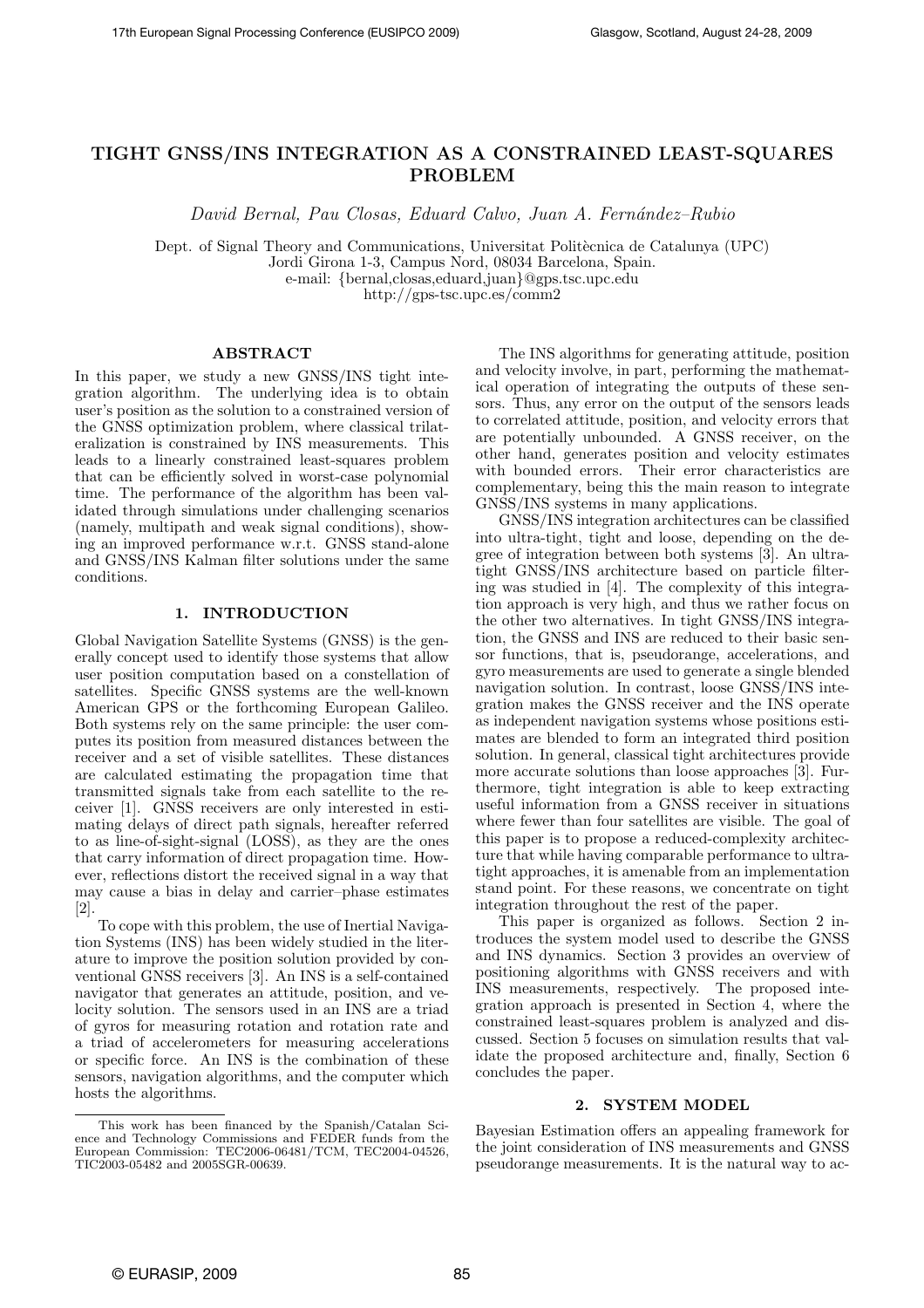count for prior information provided by the INS, which relies on a posterior probability density function to estimate a vector  $\delta_k$  given the set of available measurements up to time instant  $k$ ,  $\mathbf{y}_{0:k}$ . Besides, it is the optimal framework to deal with dynamic systems, through the discrete state-space approach. State estimates  $\hat{\boldsymbol{\delta}}_k \in \mathbb{R}^{n_{\delta}}$  are recursively computed given the measurements  $y_k \in \mathbb{C}^{n_y}$  at time index k, where  $n_\delta$  and  $n_y$  are the dimensions of the state and measurement vectors respectively. For that, the evolution of target states (on which measurements depend on) is modeled using a discrete-time stochastic model, the state equation, which in general reads as

$$
\delta_k = \Phi_{k-1}(\delta_{k-1}, \mathbf{w}_{k-1}),\tag{1}
$$

where  $\Phi_{k-1}$  is a known, and possibly non-linear, function of the state  $\delta_k$  and  $\mathbf{w}_{k-1}$  is referred to as process noise, which gathers any mismodeling effect or disturbances in the state characterization. The relation between the measurements and the states is modeled by the measurement equation

$$
\mathbf{y}_k = \mathbf{H}_k(\boldsymbol{\delta}_k, \mathbf{n}_k),\tag{2}
$$

where  $H_k$  is a known, and possibly non-linear function, and  $n_k$  is referred to as measurement noise. Both process and measurement noise are assumed white, mutually independent, and with known statistics.

#### 2.1 INS Data: State Equation

A 16 state vector  $\delta$  is considered for tight integration. Three inertial error states are given for attitude, velocity, accelerometer bias, gyro bias, plus one state for receiver clock bias, respectively <sup>1</sup>:

$$
\boldsymbol{\delta} = \begin{bmatrix} \delta \boldsymbol{\psi}^{eT} & \delta \mathbf{v}^{eT} & \mathbf{b}_a^{b^T} & \mathbf{b}_g^{b^T} & \delta \mathbf{p}^{eT} & \delta t \end{bmatrix}^T. \quad (3)
$$

Over a sufficiently short observation period, the assumptions of non-rotating and flat Earth without gravity are valid. To remove gravity is equivalent to saying that the gravity model is perfect. The accelerometer and gyro biases,  $\mathbf{b}_a^b$  and  $\mathbf{b}_g^b$ , and the bias of the receiver clock,  $\delta t$ , are assumed not to have a known time variation.

Given the assumptions, the state equation (1) of the INS at time index k admits a linear approximation of the form

$$
\delta_k = \Phi_{k-1}\delta_{k-1} + \mathbf{w}_k, \tag{4}
$$

where  $\Phi_{k-1}$  is the linearized transition matrix. At any given time instant, the specific force measured by the  $\alpha$  accelerometer,  $f^b$ , and the body-to-Earth-frame coordinate transformation matrix,  $\check{C}_b^e$ , are used to form the transition matrix as

$$
\Phi=\left[\begin{array}{cccccc}I_{3\times 3}&0_{3\times 3}&0_{3\times 3}&\hat{C}^e_b\tau_s&0_{3\times 1}\\ \Phi_{21}\tau_s&I_{3\times 3}&0_{3\times 3}&\hat{C}^e_b\tau_s&0_{3\times 3}&0_{3\times 1}\\ 0_{3\times 3}&0_{3\times 3}&I_{3\times 3}&0_{3\times 3}&0_{3\times 3}&0_{3\times 1}\\ 0_{3\times 3}&0_{3\times 3}&0_{3\times 3}&I_{3\times 3}&0_{3\times 3}&0_{3\times 1}\\ 0_{3\times 3}&I_{3\times 3}\tau_s&0_{3\times 3}&0_{3\times 3}&I_{3\times 3}&0_{3\times 1}\\ 0_{1\times 3}&0_{1\times 3}&0_{1\times 3}&0_{1\times 3}&0_{1\times 3}&I_{1\times 1}\end{array}\right],\quad(5)
$$

where  $\Phi_{21} = \hat{\mathbf{C}}_b^e\mathbf{f}^b\Big)$ ×  $, \{x \times \}$  denotes the skew symmetric matrix of  $\mathbf{x}$ , and  $\tau_s$  is the state propagation interval [5].

To sum up, the INS give us information on the temporal evolution of the variables of interest.

The main sources of state noise on the inertial navigation solution are random walk of the velocity error due to noise on the accelerometer specific-force measurements and random walk of the attitude error due to noise on the gyro angular-rate measurements. In addition, where separate accelerometer and gyro dynamic bias states are not estimated, the in-run time variation of the accelerometer and gyro biases can be approximated as white noise. The state noise covariance matrix,  $\Sigma_w$ , assuming 16 states is defined in [5].

## 2.2 GNSS Data: Measurement Equation

When computing the position solution, measurements are the computed pseudoranges of each visible satellite. The i-th pseudorange is obtained after estimating the travel time  $(\tau^i)$  that the signal from the *i*-th satellite takes to reach the receiver, i.e.  $\rho^i = c\tau^i$  where  $c$  is the speed of light. The pseudorange model is parameterized by the unknown user position coordinates  $(\mathbf{p} = [x, y, z]^T)$  and the receiver clock bias  $(\delta t)$  as

$$
\rho^{i} = \varrho^{i}(\mathbf{p}) + c\left(\delta t - \delta t^{i}\right) + \epsilon^{i},\tag{6}
$$

where satellites are indexed by  $i = 1, \ldots, M$  and the following definitions apply:

- $\varrho^{i}(\mathbf{p}) = \sqrt{(x^{i} x)^{2} + (y^{i} y)^{2} + (z^{i} z)^{2}}$  is the geometric distance between the receiver and the  $i$ -th ometric distance<br>satellite.  $\mathbf{p}^i = [$ between the receiver and the *i*-th<br>  $[x^i, y^i, z^i]^T$  are the coordinates of the i–th satellite in the Earth-Centered Earth-Fixed (ECEF) coordinate system, which can be computed from the low–rate navigation message [1].
- $\delta t$  is the bias of the receiver clock w.r.t GPS time, which is unknown.
- $\delta t^i$  is the clock bias of satellite i w.r.t. GPS time, known from the navigation message.
- $\epsilon^i$  is a term that includes errors from various sources such as atmospheric delays, ephemeris mismodeling and relativistic effects among others.

The single point solution used in conventional GNSS receivers is based on the linearization of the geometrical problem consisting on the computation of **p** and  $\delta t$  from a set of M estimated pseudoranges (where  $M \geq 4$ ).

As happen with the INS, the measurement equation regarding GNSS measurements can also be linearized but now with respect to an initial estimate of the position,  $\mathbf{p}_o = [x_o, y_o, z_o]^T$  as

<sup>&</sup>lt;sup>1</sup>where  $(\cdot)^e$  denotes the e-frame and  $(\cdot)^b$  denotes the b-frame.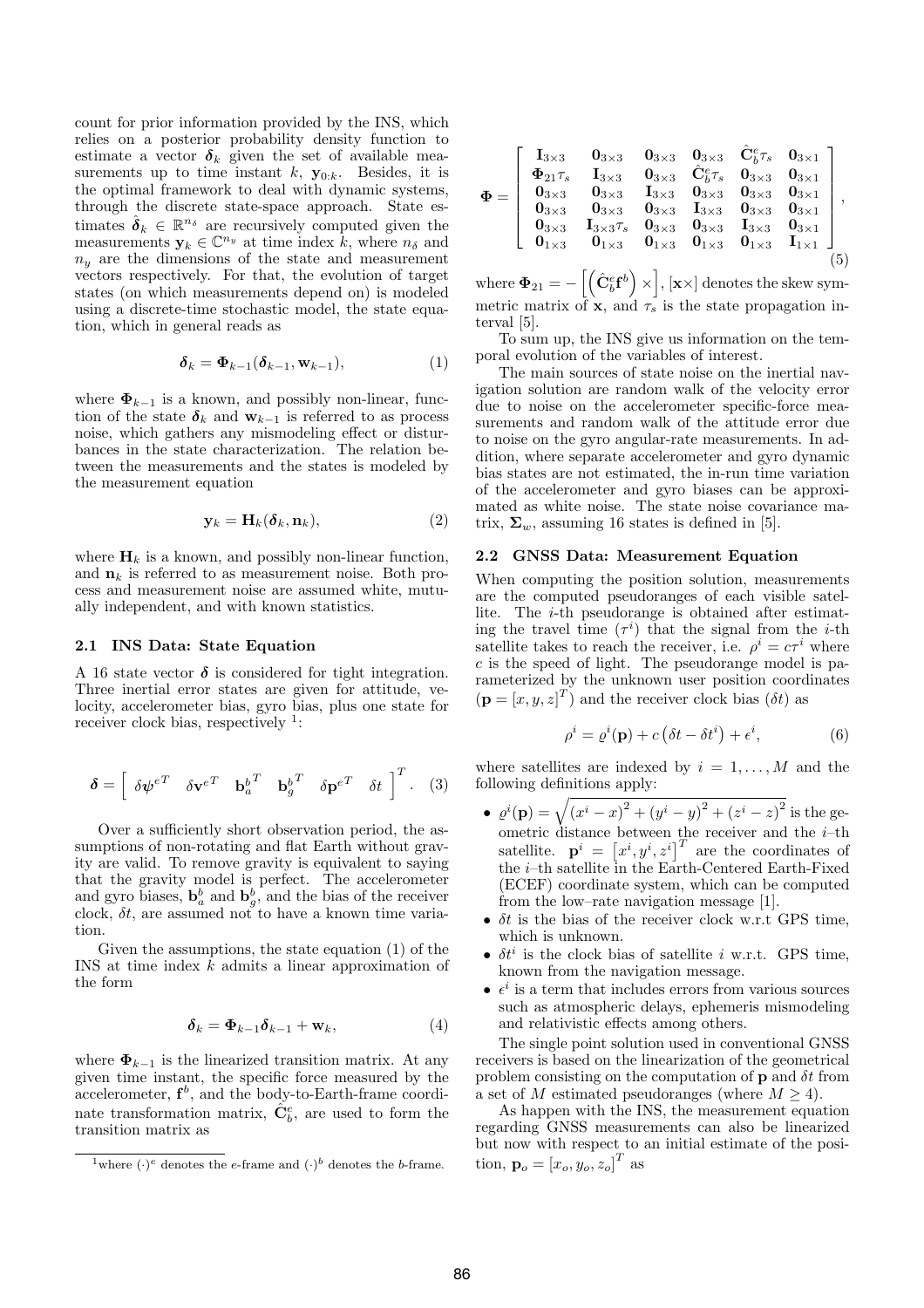$$
\mathbf{y}_k = \mathbf{H}_k \boldsymbol{\delta}_k + \mathbf{n}_k. \tag{7}
$$

Removing the time index  $k$  for the sake of simplicity, the GNSS measurements amount to

$$
\mathbf{y} = \begin{bmatrix} \rho^1 + c\delta t^1 - \epsilon^1 - \varrho_o^1 \\ \vdots \\ \rho^M + c\delta t^M - \epsilon^M - \varrho_o^M \end{bmatrix} . \tag{8}
$$

In turn, the structure of the measurement matrix H is

$$
\mathbf{H} = \mathbf{T} \mathbf{M} \triangleq \mathbf{T} [ \mathbf{0}_{4 \times 12} \quad \mathbf{I}_{4 \times 4} ], \tag{9}
$$

$$
\mathbf{T} = \left[ \begin{array}{cccc} \frac{x^1 - x_0}{\varrho_o^1} & \frac{y^1 - y_0}{\varrho_o^1} & \frac{z^1 - z_0}{\varrho_o^1} & 1 \\ \vdots & \vdots & \vdots & \vdots \\ \frac{x^M - x_0}{\varrho_o^M} & \frac{y^M - y_0}{\varrho_o^M} & \frac{z^M - z_0}{\varrho_o^M} & 1 \end{array} \right].
$$

Notice that the structure of the measurement matrix H is such that, out of the complete state vector  $\delta$ , only a reduced subset of variables

$$
\boldsymbol{\ell} = \mathbf{M}\boldsymbol{\delta} = \begin{bmatrix} \delta \mathbf{p}^{eT} & \delta t \end{bmatrix}^T \tag{11}
$$

impacts on GNSS measurements.

where

The measurement noise covariance matrix,  $\Sigma_n$ , accounts for GNSS tracking errors, multipath variations, satellite clock noise, and residual GNSS/INS synchronization errors. It should ideally be modeled as a function of  $C/N_0$  and acceleration, though a constant value is often assumed. The matrix  $\Sigma_n$  is diagonal, provided that the pseudo-range measurements are not carriersmoothed [5].

## 3. STATE-OF-THE-ART POSITIONING ALGORITHMS

This section presents two positioning algorithms. In Section 3.1 the GNSS stand-alone solution is presented, where no use is made of INS data. In contrast, Section 3.2 sketches the conventional approach taken for GNSS/INS tight integration.

#### 3.1 GNSS stand-alone: Least-squares

Considering only GNSS measurements, an estimate of the position can be obtained resorting to the leastsquares (LS) criterion

$$
\hat{\boldsymbol{\ell}}_k = \arg\min_{\boldsymbol{\ell}_k} \|\mathbf{y}_k - \mathbf{T}_k \boldsymbol{\ell}_k\|_2^2, \tag{12}
$$

whose solution is given by the Moore–Penrose pseudoinverse<sup>2</sup> of the linearized matrix:  $\hat{\ell}_k = \mathbf{T}_k^{\dagger} \mathbf{y}_k$ .

Other variants to the optimization in (12) exist which are more sophisticated. For instance, if each observation is weighted proportionally to the quality of the information provided (for instance, relating this measure with the received power), the problem can be formulated as a Weighted LS.

## 3.2 Tight GNSS/INS approach: Kalman filter

The discrete state-space model presented in Section 2 is linear. Therefore, it can be optimally dealt by a Kalman filter. The Kalman filter approximates the posterior pdf as Gaussian. Thus, posterior characterization is provided by its estimated mean and covariance, which are obtained recursively at each instant

$$
\hat{\delta}_{k|k-1} = \Phi_{k-1} \hat{\delta}_{k-1|k-1}
$$
\n
$$
\mathbf{P}_{k|k-1} = \Sigma_{w,k} + \Phi_{k-1} \mathbf{P}_{k-1|k-1} \Phi_{k-1}^T
$$
\n
$$
\hat{\delta}_{k|k} = \hat{\delta}_{k|k-1} + \mathbf{K}_k \left( \mathbf{y}_k - \mathbf{H}_k \hat{\delta}_{k|k-1} \right)
$$
\n
$$
\mathbf{P}_{k|k} = \mathbf{P}_{k|k-1} - \mathbf{K}_k \left( \mathbf{H}_k \mathbf{P}_{k|k-1} \mathbf{H}_k^T + \Sigma_{n,k} \right) \mathbf{K}_k^T
$$

where

 $(10)$ 

$$
\mathbf{K}_{k} = \mathbf{P}_{k|k-1} \mathbf{H}_{k}^{T} \left( \mathbf{H}_{k} \mathbf{P}_{k|k-1} \mathbf{H}_{k}^{T} + \mathbf{\Sigma}_{n,k} \right)^{-1} \qquad (14)
$$

is the Kalman gain matrix.

This algorithm is the benchmark approach in tight integration of GNSS and INS data.

### 4. TIGHT GNSS/INS INTEGRATION AS A CONSTRAINED LEAST-SQUARES PROBLEM

In the proposed tight GNSS/INS integration algorithm, the GNSS solution (12) is enhanced by considering the evolution of the inertial measurements, but in a different way than the Kalman filter. The effect of the INS is to reduce the feasible variable space. That is, the estimate  $\ell_k$  is now given by

$$
\hat{\boldsymbol{\ell}}_k = \arg\min_{\boldsymbol{\ell}_k} \quad \|\mathbf{y}_k - \mathbf{T}_k \boldsymbol{\ell}_k\|_2^2 \tag{15}
$$

subject to 
$$
|\ell_k| \leq |\mathbf{M} \mathbf{\Phi}_k \mathbf{\delta}_{k-1}|.
$$
 (16)

Despite accumulated position errors provided by the INS increase exponentially in time, the errors incurred instantaneously within every integration duration are indeed bounded and small. Thus, this essentially restricts the true GNSS position error  $\delta \mathbf{p}^{e\,T}_k$  at time index  $k$  to lie within a spatial three-dimensional cube. Similarly, the variance of the clock offset  $\delta t$  can be upperbounded as well. This is represented by (16).

The problem (15)-(16) can be rewritten in the following simpler form

$$
\hat{\boldsymbol{\ell}}_k = \arg\min_{\boldsymbol{\ell}_k} \quad \|\mathbf{y}_k - \mathbf{T}_k \boldsymbol{\ell}_k\|_2^2 \tag{17}
$$

subject to 
$$
\mathbf{l}_k \leq \boldsymbol{\ell}_k \leq \mathbf{u}_k
$$
, (18)

where  $\mathbf{l}_k$  and  $\mathbf{u}_k$  are the vectors of the lower and upper-bounds, defined as  $\mathbf{l}_k = -|\mathbf{M}\boldsymbol{\Phi}_k \boldsymbol{\delta}_{k-1}|$  and  $\mathbf{u}_k =$  $|\mathbf{M}\mathbf{\Phi}_k \boldsymbol{\delta}_{k-1}|$ . Clearly, integration takes place since the measurements  $y_k$  are taken from the GNSS, while the restrictions  $\mathbf{l}_k$  and  $\mathbf{u}_k$  are obtained from the INS.

The problem (17)-(18) is a linearly constrained leastsquares problem and, thus, it is convex [6]. We shall now get some intuition on the structure of  $\hat{\ell}_k$  by looking at its Karush-Kuhn-Tucker (KKT) conditions.

<sup>&</sup>lt;sup>2</sup>We define the Moore–Penrose pseudoinverse of matrix  $T$  as  $\mathbf{T}^{\dagger} = \left(\mathbf{T}^{H} \mathbf{T}\right)^{-1} \mathbf{T}^{H}.$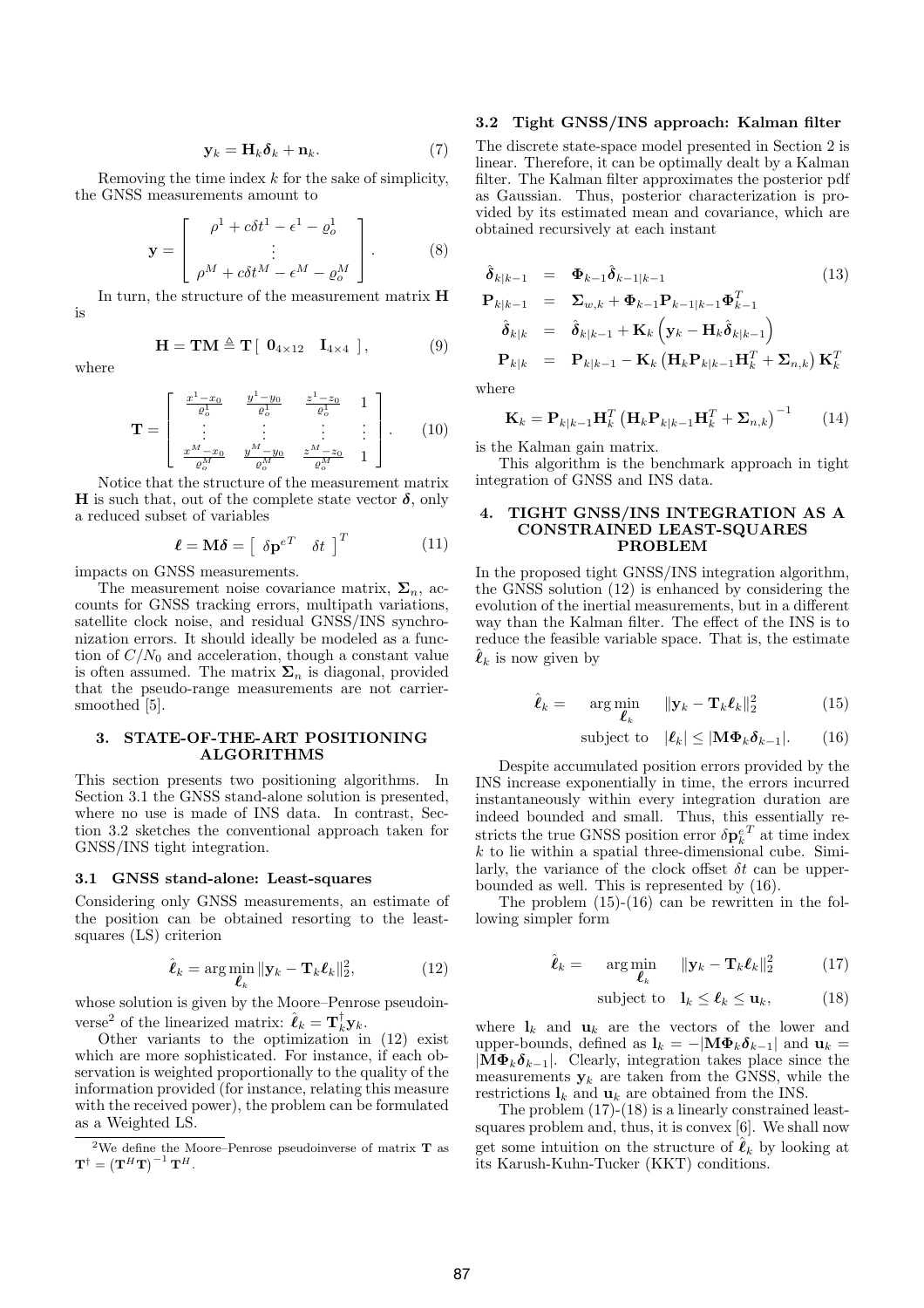#### 4.1 Interpretation

For any convex optimization problem with differentiable objective and constraint functions, a point is optimal if and only if it satisfies the KKT conditions. In particular, for the problem at hand  $(17)-(18)$  these conditions reduce to

$$
\frac{\partial L\left(\boldsymbol{\ell}_{k}\right)}{\partial\boldsymbol{\ell}_{k}}=0,\tag{19}
$$

$$
\lambda_{k_i} (\ell_{k_i} - u_{k_i}) = 0, \quad \lambda_{k_i} \ge 0 \quad i = \{1, ..., \dim\{\lambda_k\}\},
$$
  
(20)  

$$
\nu_{k_i} (l_{k_i} - \ell_{k_i}) = 0, \quad \nu_{k_i} \ge 0 \quad i = \{1, ..., \dim\{\nu_k\}\},
$$

 $(21)$ 

where  $L(\ell_k)$  is the Lagrangian function

$$
L(\ell_k) = \|\mathbf{y}_k - \mathbf{T}_k \ell_k\|_2^2 + \boldsymbol{\lambda}_k^T (\ell_k - \mathbf{u}_k) + \boldsymbol{\nu}_k^T (\mathbf{l}_k - \ell_k).
$$
\n(22)

Thus, the optimal estimate satisfies

$$
\hat{\boldsymbol{\ell}}_k = \mathbf{T}_k^{\dagger} \mathbf{y}_k + \frac{1}{2} \left( \mathbf{T}_k^T \mathbf{T}_k \right)^{-1} \left( \boldsymbol{\nu}_k - \boldsymbol{\lambda}_k \right), \qquad (23)
$$

$$
\lambda_{k_i} (\delta_{k_i} - u_{k_i}) = 0, \quad \lambda_{k_i} \ge 0 \quad i = \{1, ..., 4\}, \quad (24)
$$

$$
\nu_{k_i} (l_{k_i} - \delta_{k_i}) = 0, \quad \nu_{k_i} \ge 0 \quad i = \{1, ..., 4\}. \tag{25}
$$

From the KKT conditions, we can get some inside on the behavior of the proposed GNSS/INS integration method. Basically, three regimes of operation can be observed.

First, if the optimum unconstrained solution of the *i*–th element in  $\ell_k$  happens to lie between its lower and upper limits, then  $\lambda_{k_i} = 0$  and  $\nu_{k_i} = 0$  in order to ensure conditions in (24) and (25). In this situation, the optimum solution is calculated considering only the GNSS pseudoranges, neglecting INS measurements.

Second, if the optimal unconstrained solution of the *i*–th element is above the constraints,  $\nu_{k_i} = 0$ . However, in this situation  $\lambda_{k_i}$  plays a role by taking on a value strictly greater than 0. Hence, the solution of the convex problem is the GNSS solution with a correction term due to the INS measurements. Analogously in the case when the optimal solution is below the lower constraint,  $\lambda_{k_i} = 0$  and  $\nu_{k_i} \geq 0$ . Note that this is not equivalent to simply solving the unconstrained least-squares problem (12) and capping the solution using  $\mathbf{l}_k$  and  $\mathbf{u}_k$ .

Since our problem at hand is convex, strong duality holds and the optimal solution can be equivalently found as

$$
\hat{\boldsymbol{\ell}}_k = \max_{\substack{\boldsymbol{\lambda}_k \geq 0 \\ \boldsymbol{\nu}_k \geq 0}} \min_{\boldsymbol{\ell}_k} L(\boldsymbol{\ell}_k; \boldsymbol{\lambda}_k, \boldsymbol{\nu}_k).
$$
(26)

Using dual decomposition [7], we can solve (26) in an iterative manner. The resulting algorithm is described next.

| Algorithm 1 Constrained least-squares |  |  |
|---------------------------------------|--|--|
|---------------------------------------|--|--|

```
Initialize:
     \boldsymbol{\lambda}_0 = \left[\mathbf{1}_{1 \times 4}\right]^T\boldsymbol{\nu}_0 = \left[\mathbf{1}_{1\times 4}\right]^Tfor j = 1 to N_{iter} do
Initialize:
             \beta = \frac{1+m}{j+m}Compute:
             \hat{\bm{\ell}}_k = \mathbf{T}^{\dagger}_k \mathbf{y}_k + \frac{1}{2}\left( \mathbf{T}_{k}^{H}\mathbf{T}_{k}\right)\mathbf{T}_k^{\dagger} \mathbf{y}_k + \frac{1}{2} \left( \mathbf{T}_k^H \mathbf{T}_k \right)^{-1} \left( \boldsymbol{\nu}_j - \boldsymbol{\lambda}_j \right)\bm{\lambda}_j = \left[\bm{\lambda}_{j-1} + \beta\left(\hat{\bm{\ell}}_k - \mathbf{u}_k\right)\right]\boldsymbol{\nu}_j = \left | \boldsymbol{\nu}_{j-1} + \beta \left ( \boldsymbol{1}_k - \hat{\boldsymbol{\ell}}_k \right ) \right |\begin{bmatrix} 1 & 1 & 1 & 1 \\ 1 & 1 & 1 & 1 \\ 1 & 1 & 1 & 1 \\ 1 & 1 & 1 & 1 \end{bmatrix}end for
```
The parameter  $\beta = \frac{1+m}{j+m}$  is the step-size, and m is an non-negative integer whose value depend on the problem.

Making use of Algorithm 1, an explicit description of the procedure followed to run the proposed GNSS/INS integration during a certain period of time  $T_{run}$  is as follows

| <b>Algorithm 2</b> Novel tight GNSS/INS Integration                                 |
|-------------------------------------------------------------------------------------|
| Initialize:                                                                         |
| $\hat{\boldsymbol{\delta}}_0 = \left[\mathbf{0}_{1\times16}\right]^T$               |
| for $k = 1$ to $ T_{run}/\tau_s $ do                                                |
| Initialize:                                                                         |
| $\hat{\boldsymbol{\delta}}_k = \boldsymbol{\Phi}_k \hat{\boldsymbol{\delta}}_{k-1}$ |
| $\mathbf{u}_k =  \mathbf{M} \mathbf{\Phi}_k \hat{\boldsymbol{\delta}}_{k-1} $       |
| $\mathbf{l}_k = - \mathbf{M}\mathbf{\Phi}_k\hat{\boldsymbol{\delta}}_{k-1} $        |
| Solve $\hat{\ell}_k$ using <b>Algorithm 1.</b>                                      |
| end for                                                                             |

#### 5. SIMULATION RESULTS

Although the formulation is general for any GNSS system, simulations have focused on GPS signals. The experiment has consisted in comparing the solution obtained by a GPS (i.e. equation  $(12)$ ), the solution obtained when a commercial INS is integrated using Kalman filter and that obtained when a commercial INS is integrated considering the solution in Section 4. Hereafter, the former is referred to as GPS stand-alone, the second is referred to as GPS/INS Kalman, and the latter is referred to as GPS/INS constrained LS.

The performance of these algorithms was averaged over 50 realizations of an scenario consisting on 7 satellites in a realistic geometry whose carrier-to-noise ratios were 45 dB-Hz. The receiver was a vehicle with a constant velocity of 20 m/s describing a non-uniform trajectory. Pseudoranges were computed for each satellite according to (6), where the corresponding noise term  $\epsilon^i$ was drawn from  $\mathcal{N}(0, \sigma_{\rho^{i}}^2)$  whose variance is provided by the Cramér-Rao Bound (CRB), which is the lowest error bound that any unbiased estimator can achieve. An approximation of the CRB was provided by [3] as  $\sigma_{\rho^i} = \frac{c \cdot 3.44 \cdot 10^{-4}}{\sqrt{(C/N_0)_i W_{\tau_s}}}$ , where W is the filter bandwidth